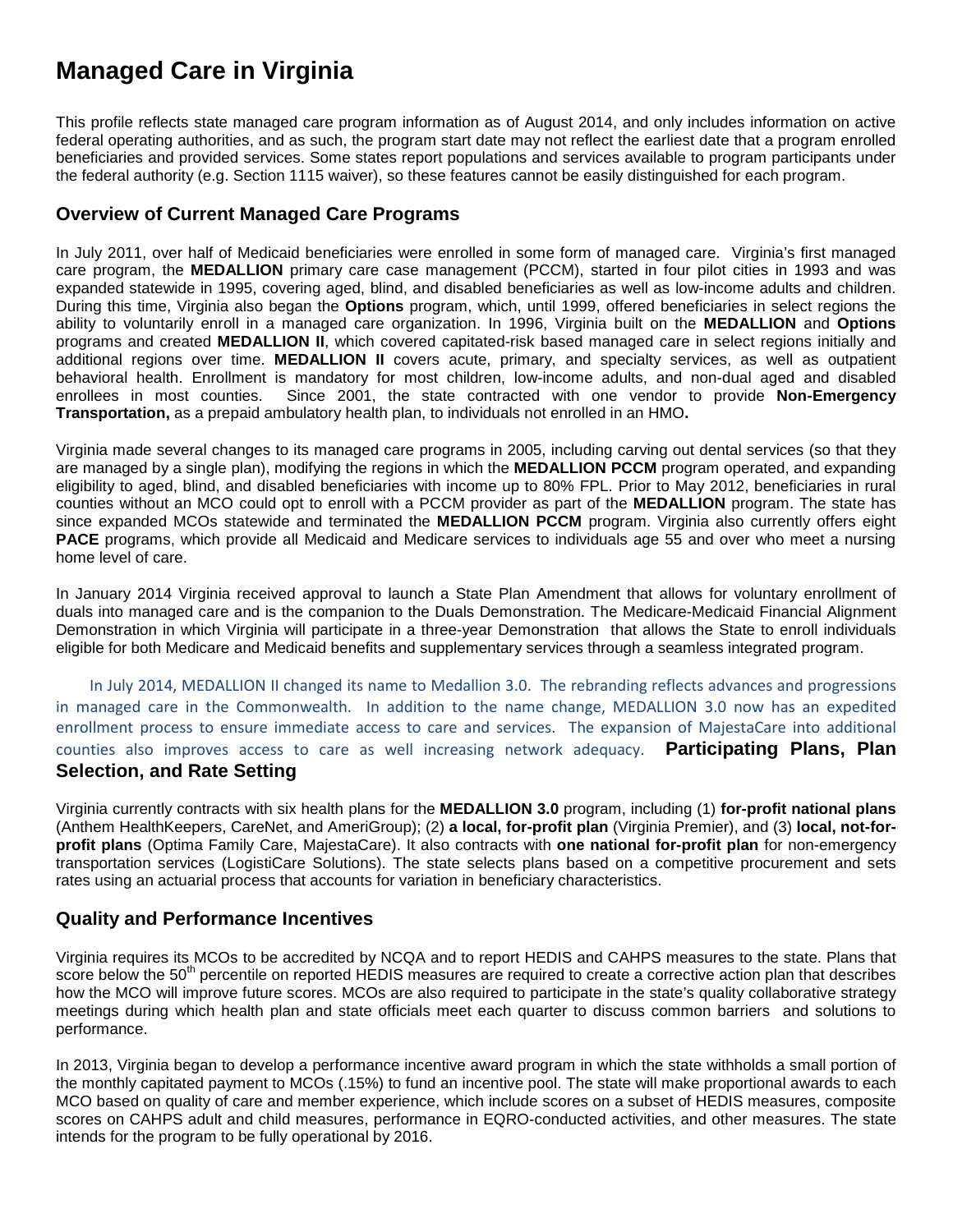## **Table: Managed Care Program Features (as of August 2014)**

| <b>Program Name</b>                                                                                                                                                                                  | Virginia MEDALLION3.0 |                 | Non-Emergency<br><b>Transportation</b><br><b>Services</b> | <b>Program of All-inclusive</b><br>care for the Elderly (PACE) | Virginia's Medicare-<br><b>Medicaid Financial</b><br><b>Alignment Demonstration</b> |
|------------------------------------------------------------------------------------------------------------------------------------------------------------------------------------------------------|-----------------------|-----------------|-----------------------------------------------------------|----------------------------------------------------------------|-------------------------------------------------------------------------------------|
| Program Type                                                                                                                                                                                         | <b>PCCM</b>           | <b>MCO</b>      | <b>Transportation PAHP</b>                                | <b>PACE</b>                                                    | <b>MCO</b>                                                                          |
| <b>Program Start Date</b>                                                                                                                                                                            | April 2005            |                 | April 2007*                                               | November 2007                                                  | June 2013                                                                           |
| <b>Statutory Authorities</b>                                                                                                                                                                         | 1915(b)               |                 | 1902(a)(70)                                               | <b>PACE</b>                                                    | 1932(a)                                                                             |
| <b>Geographic Reach of Program</b>                                                                                                                                                                   | Select counties       | Select counties | Statewide                                                 | <b>Select Regions</b>                                          | <b>Selected Regions</b>                                                             |
| Populations Enrolled (Exceptions may apply for certain individuals in each group)                                                                                                                    |                       |                 |                                                           |                                                                |                                                                                     |
| Aged                                                                                                                                                                                                 | X                     | X               | $\sf X$                                                   | $\mathsf{X}$                                                   |                                                                                     |
| <b>Disabled Children &amp; Adults</b>                                                                                                                                                                | X                     | X               | $\boldsymbol{\mathsf{X}}$                                 | X (age 55+)                                                    |                                                                                     |
| Children                                                                                                                                                                                             | X                     | $\pmb{\times}$  | X                                                         |                                                                |                                                                                     |
| Low-Income Adults                                                                                                                                                                                    | X                     | X               | X                                                         |                                                                |                                                                                     |
| Medicare-Medicaid Eligibles<br>("duals")                                                                                                                                                             |                       |                 | X (Voluntary enrollment,<br>excludes partial duals)       | X (age 55+)                                                    | $\mathsf{x}$                                                                        |
| Foster Care Children                                                                                                                                                                                 |                       |                 | X (Voluntary)                                             |                                                                |                                                                                     |
| American Indians/<br>Alaska Natives                                                                                                                                                                  |                       | X               |                                                           |                                                                |                                                                                     |
| <b>Mandatory or Voluntary</b><br>enrollment?                                                                                                                                                         | Mandatory             | Mandatory       | Varies                                                    | Voluntary                                                      | Voluntary                                                                           |
| <b>Medicaid Services Covered in Capitation</b><br>(Specialized services other than those listed may be covered. Services not marked with an X are excluded ("carved out") from the benefit package.) |                       |                 |                                                           |                                                                |                                                                                     |
| Inpatient hospital                                                                                                                                                                                   |                       | X               |                                                           | X                                                              |                                                                                     |
| Primary care and Outpatient<br>services                                                                                                                                                              | X                     | X               |                                                           | X                                                              |                                                                                     |
| Pharmacy                                                                                                                                                                                             |                       | X               |                                                           | X                                                              |                                                                                     |
| <b>Institutional LTC</b>                                                                                                                                                                             |                       |                 |                                                           | $\mathsf{X}$                                                   |                                                                                     |
| Personal care/HCBS                                                                                                                                                                                   |                       | X               |                                                           | X                                                              |                                                                                     |
| Inpatient Behavioral Health<br><b>Services</b>                                                                                                                                                       |                       | X               |                                                           | X                                                              |                                                                                     |
| <b>Outpatient Behavioral Health</b><br><b>Services</b>                                                                                                                                               |                       | $\pmb{\times}$  |                                                           | $\mathsf{X}$                                                   |                                                                                     |
| Dental                                                                                                                                                                                               |                       |                 |                                                           | $\boldsymbol{\mathsf{X}}$                                      |                                                                                     |
| Transportation                                                                                                                                                                                       |                       | $\mathsf X$     | $\boldsymbol{\mathsf{X}}$                                 | X                                                              |                                                                                     |